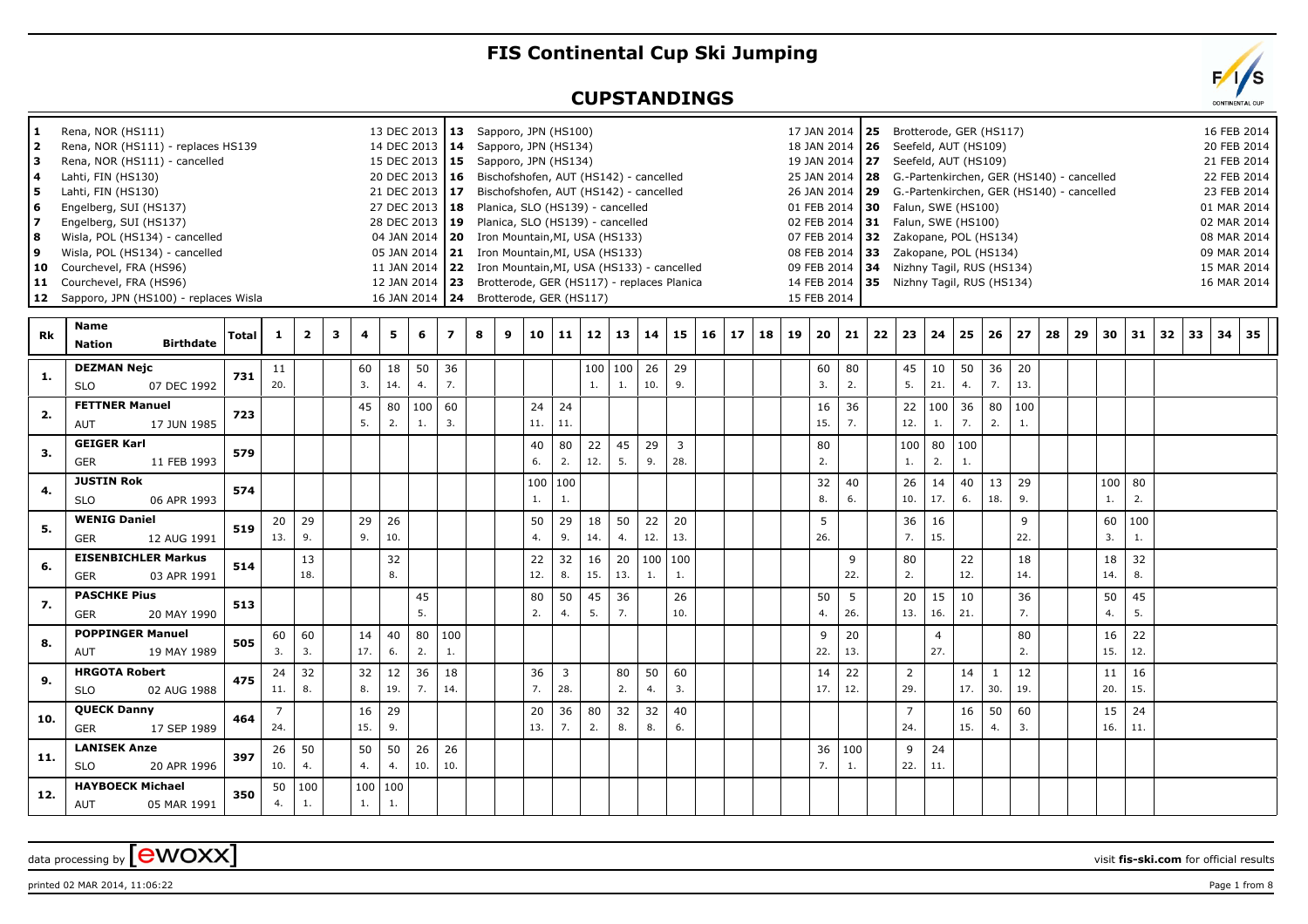|     | Name                         |       |              |                |   |                |                |                | $\overline{ }$ |   |   |     |              |        |     |     |              |    |    |    |    |     |     |    |     |                |     |                |     |    |    |                |              |    |    |    | 35 |
|-----|------------------------------|-------|--------------|----------------|---|----------------|----------------|----------------|----------------|---|---|-----|--------------|--------|-----|-----|--------------|----|----|----|----|-----|-----|----|-----|----------------|-----|----------------|-----|----|----|----------------|--------------|----|----|----|----|
| Rk  | <b>Birthdate</b><br>Nation   | Total | $\mathbf{1}$ | $\overline{2}$ | 3 | 4              | 5              | 6              |                | 8 | 9 | 10  | 11           | 12     | 13  | 14  | 15           | 16 | 17 | 18 | 19 | 20  | 21  | 22 | 23  | 24             | 25  | 26             | 27  | 28 | 29 | 30             | 31           | 32 | 33 | 34 |    |
|     | <b>SEMENIC Anze</b>          |       |              | $\overline{7}$ |   | 24             | 45             | 15             | 50             |   |   | 5   | 13           | $12\,$ | 14  | 36  | 36           |    |    |    |    | 40  |     |    | 10  | $\overline{2}$ | 8   | $\overline{4}$ |     |    |    | 14             | $\mathbf{1}$ |    |    |    |    |
| 13. | <b>SLO</b><br>01 AUG 1993    | 336   |              | 24.            |   | 11.            | 5.             | 16.            | 4.             |   |   | 26. | 18.          | 19.    | 17. | 7.  | 7.           |    |    |    |    | 6.  |     |    | 21. | 29.            | 23. | 27.            |     |    |    | 17.            | 30.          |    |    |    |    |
|     | <b>PUNGERTAR Matjaz</b>      |       |              |                |   |                |                |                |                |   |   |     | 60           |        |     | 18  | $\mathbf{1}$ |    |    |    |    | 45  | 26  |    | 40  | 50             | 80  | 5              |     |    |    |                |              |    |    |    |    |
| 14. | <b>SLO</b><br>14 AUG 1990    | 325   |              |                |   |                |                |                |                |   |   |     | 3.           |        |     | 14. | 30.          |    |    |    |    | 5.  | 10. |    | 6.  | 4.             | 2.  | 26.            |     |    |    |                |              |    |    |    |    |
|     | <b>DAMJAN Jernej</b>         |       |              | 100   80       |   | 80             | 60             |                |                |   |   |     |              |        |     |     |              |    |    |    |    |     |     |    |     |                |     |                |     |    |    |                |              |    |    |    |    |
| 15. | <b>SLO</b><br>28 MAY 1983    | 320   | 1.           | 2.             |   | 2.             | 3.             |                |                |   |   |     |              |        |     |     |              |    |    |    |    |     |     |    |     |                |     |                |     |    |    |                |              |    |    |    |    |
| 16. | <b>POGRAJC Andraz</b>        | 307   | 22           |                |   |                | 10             | 24             | 45             |   |   | 14  | $\mathbf{1}$ | 9      |     | 13  | 18           |    |    |    |    | 26  | 60  |    | 12  |                | 1   | 2              |     |    |    | 40             | 10           |    |    |    |    |
|     | 26 SEP 1991<br><b>SLO</b>    |       | 12.          |                |   |                | 21.            | 11.            | 5.             |   |   | 17. | 30.          | 22.    |     | 18. | 14.          |    |    |    |    | 10. | 3.  |    | 19. |                | 30. | 29.            |     |    |    | 6.             | 21.          |    |    |    |    |
| 17. | <b>HUBER Daniel</b>          | 286   |              |                |   |                |                |                |                |   |   | 16  | 15           |        |     |     |              |    |    |    |    |     | 24  |    | 14  | 60             | 60  | 16             | 32  |    |    | 13             | 36           |    |    |    |    |
|     | 02 JAN 1993<br>AUT           |       |              |                |   |                |                |                |                |   |   | 15. | 16.          |        |     |     |              |    |    |    |    |     | 11. |    | 17. | 3.             | 3.  | 15.            | 8.  |    |    | 18.            | 7.           |    |    |    |    |
| 18. | <b>MURANKA Klemens</b>       | 277   |              |                |   |                |                |                |                |   |   |     |              |        |     |     |              |    |    |    |    | 100 | 18  |    | 50  | 40             | 13  | 32             | 24  |    |    |                |              |    |    |    |    |
|     | 31 AUG 1994<br>POL           |       |              |                |   |                |                |                |                |   |   |     |              |        |     |     |              |    |    |    |    | 1.  | 14. |    | 4.  | 6.             | 18. | 8.             | 11. |    |    |                |              |    |    |    |    |
| 19. | <b>HULA Stefan</b>           | 273   | 80           | 26             |   | 8              | -9             | $\overline{7}$ | 13             |   |   |     |              |        |     |     |              |    |    |    |    | 24  | 15  |    |     | 6              | 20  | 22             | 6   |    |    | 29             | 8            |    |    |    |    |
|     | 29 SEP 1986<br>POL           |       | 2.           | 10.            |   | 23.            | 22.            | 24.            | 18.            |   |   |     |              |        |     |     |              |    |    |    |    | 11. | 16. |    |     | 25.            | 13. | 12.            | 25. |    |    | 9.             | 23.          |    |    |    |    |
| 20. | <b>GRIMSRUD Simen Key</b>    | 256   |              | 14             |   |                |                |                | 15             |   |   | 32  | 18           | 50     |     | 60  | 45           |    |    |    |    |     | 12  |    |     | 10             |     |                |     |    |    |                |              |    |    |    |    |
|     | 22 MAR 1992<br><b>NOR</b>    |       |              | 17.            |   |                |                |                | 16.            |   |   | 8.  | 14.          | 4.     |     | 3.  | 5.           |    |    |    |    |     | 19. |    |     | 21.            |     |                |     |    |    |                |              |    |    |    |    |
| 21. | <b>ASIKAINEN Lauri</b>       | 244   |              |                |   |                |                | 9              | 29             |   |   |     |              |        |     |     |              |    |    |    |    | 29  | 45  |    | 15  | 20             | 26  | 45             | 26  |    |    |                |              |    |    |    |    |
|     | 28 MAY 1989<br>FIN           |       |              |                |   |                |                | 22.            | 9.             |   |   |     |              |        |     |     |              |    |    |    |    | 9.  | 5.  |    | 16. | 13.            | 10. | 5.             | 10. |    |    |                |              |    |    |    |    |
| 22. | <b>HAYBOECK Stefan</b>       | 201   |              |                |   |                |                |                |                |   |   |     |              |        | 13  | 45  | 24           |    |    |    |    | 12  | 6   |    |     |                |     | 26             | 15  |    |    |                | 60           |    |    |    |    |
|     | 27 AUG 1989<br>AUT           |       |              |                |   |                |                |                |                |   |   |     |              |        | 18. | 5.  | 11.          |    |    |    |    | 19. | 25. |    |     |                |     | 10.            | 16. |    |    |                | 3.           |    |    |    |    |
| 23. | <b>SCHIFFNER Markus</b>      | 198   | 14           | 8              |   | $\overline{2}$ |                | $\overline{4}$ | 24             |   |   | 12  |              |        |     |     |              |    |    |    |    | 15  | 29  |    | 36  | 29             | 15  |                | 10  |    |    |                |              |    |    |    |    |
|     | 05 JUN 1992<br><b>AUT</b>    |       | 17.          | 23.            |   | 29.            |                | 27.            | 11.            |   |   | 19. |              |        |     |     |              |    |    |    |    | 16. | 9.  |    | 7.  | 9.             | 16. |                | 21. |    |    |                |              |    |    |    |    |
| 24. | <b>ROENSEN Atle Pedersen</b> | 190   | 13           | 12             |   |                |                | 18             | 18             |   |   |     |              |        |     |     |              |    |    |    |    |     |     |    | 24  | 45             | 45  | 15             |     |    |    |                |              |    |    |    |    |
|     | 13 AUG 1988<br><b>NOR</b>    |       | 18.          | 19.            |   |                |                | 14.            | 14.            |   |   |     |              |        |     |     |              |    |    |    |    |     |     |    | 11. | 5.             | 5.  | 16.            |     |    |    |                |              |    |    |    |    |
| 24. | <b>TOLLINGER Elias</b>       | 190   |              |                |   |                |                |                |                |   |   |     |              |        |     |     |              |    |    |    |    |     |     |    | 13  | 36             | 10  | 29             | 50  |    |    | 26             | 26           |    |    |    |    |
|     | 25 MAR 1995<br>AUT           |       |              |                |   |                |                |                |                |   |   |     |              |        |     |     |              |    |    |    |    |     |     |    | 18. | 7.             | 21. | 9.             | 4.  |    |    | 10.            | 10.          |    |    |    |    |
| 26. | <b>DESCHWANDEN Gregor</b>    | 172   |              |                |   |                |                |                |                |   |   |     |              | 80     | 20  | 40  | 32           |    |    |    |    |     |     |    |     |                |     |                |     |    |    |                |              |    |    |    |    |
|     | 27 FEB 1991<br>SUI           |       |              |                |   |                |                |                |                |   |   |     |              | 2.     | 13. | 6.  | 8.           |    |    |    |    |     |     |    |     |                |     |                |     |    |    |                |              |    |    |    |    |
| 26. | <b>KOBAYASHI Junshiro</b>    | 172   |              |                |   |                |                |                |                |   |   |     |              |        | 12  | 80  | 80           |    |    |    |    |     |     |    |     |                |     |                |     |    |    |                |              |    |    |    |    |
|     | 11 JUN 1991<br>JPN           |       |              |                |   |                |                |                |                |   |   |     |              |        | 19. | 2.  | 2.           |    |    |    |    |     |     |    |     |                |     |                |     |    |    |                |              |    |    |    |    |
| 28. | <b>GREIDERER Simon</b>       | 171   |              | 24             |   |                | 7              | 60             | 45             |   |   |     |              |        |     |     |              |    |    |    |    |     |     |    |     |                |     | 8              | 16  |    |    | 6              | 5            |    |    |    |    |
|     | <b>AUT</b><br>18 JAN 1996    |       |              | 11.            |   |                | 24.            | 3.             | 5.             |   |   |     |              |        |     |     |              |    |    |    |    |     |     |    |     |                |     | 23.            | 15. |    |    | 25.            | 26.          |    |    |    |    |
| 29. | <b>MAYLAENDER Jan</b>        | 170   | 12           |                |   | 11             | $\overline{4}$ |                |                |   |   | 29  | 12           |        | 5   |     |              |    |    |    |    |     |     |    | 3   | 32             | 32  | 6              | 5   |    |    | $\overline{4}$ | 15           |    |    |    |    |
|     | GER<br>29 MAR 1992           |       | 19.          |                |   | 20.            | 27.            |                |                |   |   | 9.  | 19.          |        | 26. |     |              |    |    |    |    |     |     |    | 28. | 8.             | 8.  | 25.            | 26. |    |    | 27.            | 16.          |    |    |    |    |
| 30. | <b>ALTENBURGER Florian</b>   | 166   |              |                |   | 36             | 11             | 11             | 32             |   |   |     | 5            |        |     |     |              |    |    |    |    | 10  |     |    |     |                |     | 11             |     |    |    | 32             | 18           |    |    |    |    |
|     | 02 NOV 1993<br>AUT           |       |              |                |   | 7.             | 20.            | 20.            | 8.             |   |   |     | 26.          |        |     |     |              |    |    |    |    | 21. |     |    |     |                |     | 20.            |     |    |    | 8.             | 14.          |    |    |    |    |
| 31. | <b>PREVC Cene</b>            | 159   |              |                |   | 13             | 8              | 13             |                |   |   |     |              |        |     |     |              |    |    |    |    |     |     |    |     |                |     |                |     |    |    | 80             | 45           |    |    |    |    |
|     | <b>SLO</b><br>12 MAR 1996    |       |              |                |   | 18.            | 23.            | 18.            |                |   |   |     |              |        |     |     |              |    |    |    |    |     |     |    |     |                |     |                |     |    |    | 2.             | 5.           |    |    |    |    |

data processing by **CWOXX** wisit **fis-ski.com** for official results

printed 02 MAR 2014, 11:06:22 **Page 2** from 8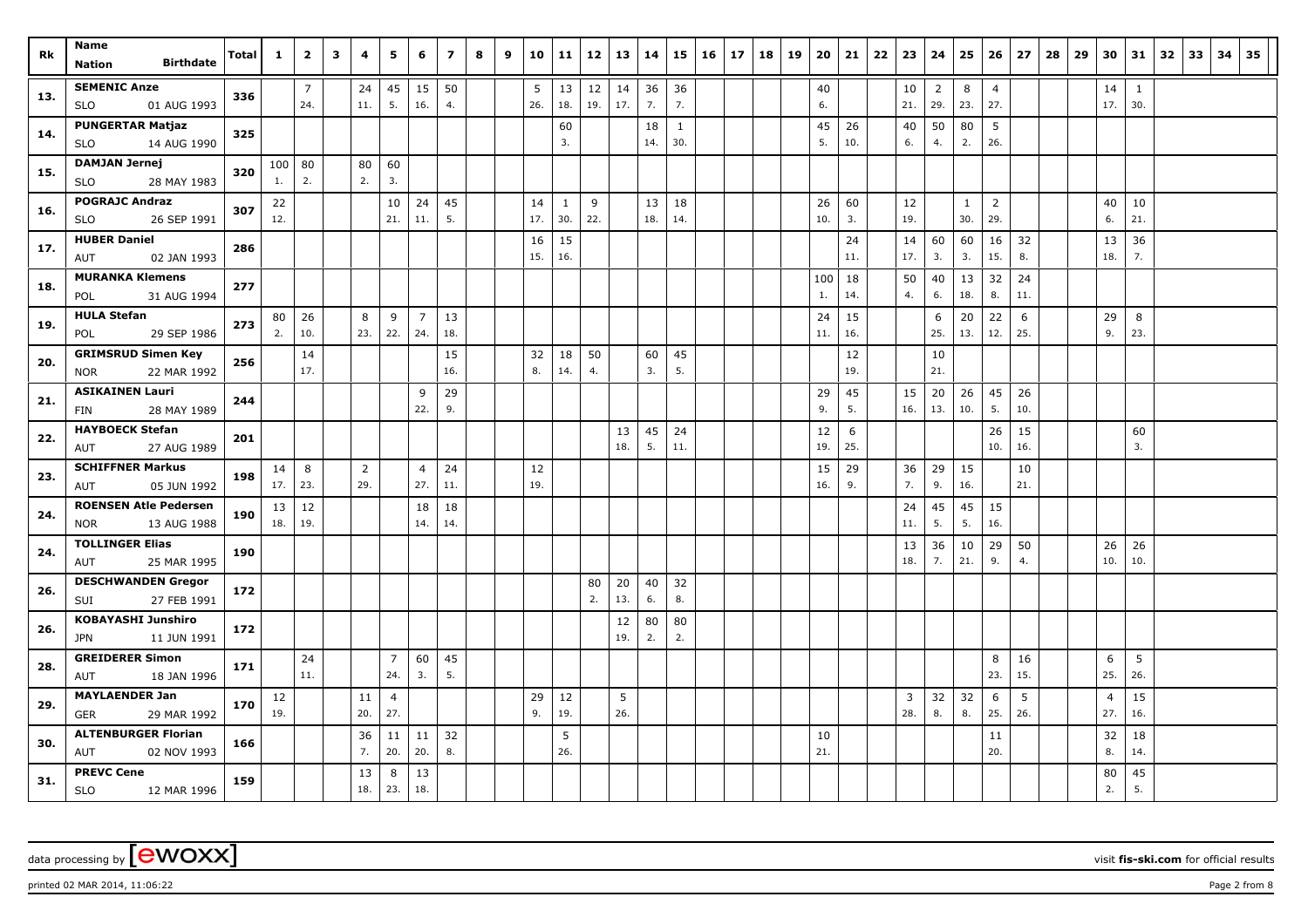|     | Name                                              |       |          |                |              |          |           |     |                       |   |   |                |          |              |           |           |                |    |    |    |    |           |                |    |          |                       |          |     |     |    |    |                |                |    |    |    |    |
|-----|---------------------------------------------------|-------|----------|----------------|--------------|----------|-----------|-----|-----------------------|---|---|----------------|----------|--------------|-----------|-----------|----------------|----|----|----|----|-----------|----------------|----|----------|-----------------------|----------|-----|-----|----|----|----------------|----------------|----|----|----|----|
| Rk  | <b>Birthdate</b><br><b>Nation</b>                 | Total | 1        | $\overline{2}$ | $\mathbf{3}$ | 4        | 5         | 6   | $\overline{ }$        | 8 | 9 | 10             | 11       | 12           | 13        | 14        | 15             | 16 | 17 | 18 | 19 | 20        | 21             | 22 | 23       | 24                    | 25       | 26  | 27  | 28 | 29 | 30             | 31             | 32 | 33 | 34 | 35 |
|     | <b>ZUPANCIC Miran</b>                             |       |          |                |              |          |           |     |                       |   |   | 9              | 11       | 9            | 32        | 8         | $\overline{7}$ |    |    |    |    |           |                |    |          |                       |          |     |     |    |    | 45             | 20             |    |    |    |    |
| 32. | 11 NOV 1989<br><b>SLO</b>                         | 141   |          |                |              |          |           |     |                       |   |   | 22.            | 20.      | 22.          | 8.        | 23.       | 24.            |    |    |    |    |           |                |    |          |                       |          |     |     |    |    | 5.             | 13.            |    |    |    |    |
| 33. | <b>LOITZL Wolfgang</b>                            | 140   |          |                |              |          |           |     |                       |   |   |                |          |              |           |           |                |    |    |    |    |           |                |    |          |                       |          | 100 | 40  |    |    |                |                |    |    |    |    |
|     | 13 JAN 1980<br>AUT                                |       |          |                |              |          |           |     |                       |   |   |                |          |              |           |           |                |    |    |    |    |           |                |    |          |                       |          | 1.  | 6.  |    |    |                |                |    |    |    |    |
| 34. | <b>BJERKEENGEN Fredrik</b>                        | 134   |          |                |              |          |           |     |                       |   |   |                |          |              |           |           |                |    |    |    |    | 13        | 50             |    | 11       | 22                    | 18       |     |     |    |    | 9              | 11             |    |    |    |    |
|     | 11 NOV 1988<br><b>NOR</b>                         |       |          |                |              |          |           |     |                       |   |   |                |          |              |           |           |                |    |    |    |    | 18.       | 4.             |    | 20.      | 12.                   | 14.      |     |     |    |    | 22.            | 20.            |    |    |    |    |
| 35. | <b>SCHMITT Martin</b>                             | 127   | 32       | 45             |              | 26       | 24        |     |                       |   |   |                |          |              |           |           |                |    |    |    |    |           |                |    |          |                       |          |     |     |    |    |                |                |    |    |    |    |
|     | <b>GER</b><br>29 JAN 1978                         |       | 8.       | 5.             |              | 10.      | 11.       |     |                       |   |   |                |          |              |           |           |                |    |    |    |    |           |                |    |          |                       |          |     |     |    |    |                |                |    |    |    |    |
| 36. | <b>HILDE Tom</b>                                  | 126   |          |                |              |          |           |     |                       |   |   |                |          |              |           |           |                |    |    |    |    |           |                |    |          |                       |          | 40  |     |    |    | 36             | 50             |    |    |    |    |
|     | 22 SEP 1987<br><b>NOR</b>                         |       |          |                |              |          |           |     |                       |   |   |                |          |              |           |           |                |    |    |    |    |           |                |    |          |                       |          | 6.  |     |    |    | 7.             | 4.             |    |    |    |    |
| 37. | <b>STAUDER Christoph</b>                          | 113   | 45<br>5. | 22             |              | 6<br>25. | 13<br>18. |     | $\overline{7}$<br>24. |   |   |                |          |              |           |           |                |    |    |    |    | 20<br>13. |                |    |          |                       |          |     |     |    |    |                |                |    |    |    |    |
|     | 11 MAY 1992<br>AUT                                |       |          | 12.            |              |          |           |     |                       |   |   |                |          |              |           |           |                |    |    |    |    |           |                |    |          |                       |          |     |     |    |    |                |                |    |    |    |    |
| 38. | <b>HAUER Joachim</b><br>02 FEB 1991<br><b>NOR</b> | 111   | 5<br>26. | 10<br>21.      |              |          |           |     |                       |   |   |                |          | 24<br>11.    | 15<br>16. | 24<br>11. | 8<br>23.       |    |    |    |    | 8<br>23.  | 14<br>17.      |    |          | 3<br>28.              |          |     |     |    |    |                |                |    |    |    |    |
|     | <b>SOEBERG Sigurd Nymoel</b>                      |       |          |                |              | 20       | 22        |     | 20                    |   |   |                |          |              |           |           |                |    |    |    |    |           |                |    |          |                       |          |     |     |    |    |                |                |    |    |    |    |
| 39. | 31 AUG 1994<br><b>NOR</b>                         | 107   | 29<br>9. | 16<br>15.      |              | 13.      | 12.       |     | 13.                   |   |   |                |          |              |           |           |                |    |    |    |    |           |                |    |          |                       |          |     |     |    |    |                |                |    |    |    |    |
|     | <b>STJERNEN Andreas</b>                           |       | 15       | $\overline{4}$ |              |          |           | 8   | 10                    |   |   |                |          |              |           |           |                |    |    |    |    |           |                |    |          |                       |          | 24  | 45  |    |    |                |                |    |    |    |    |
| 40. | <b>NOR</b><br>30 JUL 1988                         | 106   | 16.      | 27.            |              |          |           | 23. | 21.                   |   |   |                |          |              |           |           |                |    |    |    |    |           |                |    |          |                       |          | 11. | 5.  |    |    |                |                |    |    |    |    |
|     | <b>TANDE Daniel-Andre</b>                         |       |          | 6              |              |          |           | 20  | 80                    |   |   |                |          |              |           |           |                |    |    |    |    |           |                |    |          |                       |          |     |     |    |    |                |                |    |    |    |    |
| 40. | 24 JAN 1994<br><b>NOR</b>                         | 106   |          | 25.            |              |          |           | 13. | 2.                    |   |   |                |          |              |           |           |                |    |    |    |    |           |                |    |          |                       |          |     |     |    |    |                |                |    |    |    |    |
| 40. | <b>ZNISZCZOL Aleksander</b>                       | 106   |          |                |              |          |           |     |                       |   |   | 45             | 22       |              |           |           |                |    |    |    |    | 6         | $\overline{7}$ |    |          |                       |          | 14  |     |    |    | $\overline{7}$ | 5              |    |    |    |    |
|     | 08 MAR 1994<br>POL                                |       |          |                |              |          |           |     |                       |   |   | 5.             | 12.      |              |           |           |                |    |    |    |    | 25.       | 24.            |    |          |                       |          | 17. |     |    |    | 24.            | 26.            |    |    |    |    |
| 43. | <b>KLUSEK Bartlomiej</b>                          | 105   |          |                |              |          |           | 29  | 14                    |   |   | 26             | 26       |              |           |           |                |    |    |    |    |           |                |    |          |                       | 3        |     |     |    |    |                | $\overline{7}$ |    |    |    |    |
|     | POL<br>15 JAN 1993                                |       |          |                |              |          |           | 9.  | 17.                   |   |   | 10.            | 10.      |              |           |           |                |    |    |    |    |           |                |    |          |                       | 28.      |     |     |    |    |                | 24.            |    |    |    |    |
| 43. | <b>LAMY CHAPPUIS Ronan</b>                        | 105   |          |                |              |          |           |     |                       |   |   | 60             | 45       |              |           |           |                |    |    |    |    |           |                |    |          |                       |          |     |     |    |    |                |                |    |    |    |    |
|     | 10 SEP 1993<br><b>FRA</b>                         |       |          |                |              |          |           |     |                       |   |   | 3.             | 5.       |              |           |           |                |    |    |    |    |           |                |    |          |                       |          |     |     |    |    |                |                |    |    |    |    |
| 45. | <b>WOLNY Jakub</b>                                | 97    |          |                |              |          |           | 32  | $\mathbf{3}$          |   |   | $\overline{7}$ | 20       |              |           |           |                |    |    |    |    |           |                |    |          |                       |          | 10  | 9   |    |    | 3              | 13             |    |    |    |    |
|     | POL<br>15 MAY 1995                                |       |          |                |              |          |           | 8.  | 28.                   |   |   | 24.            | 13.      |              |           |           |                |    |    |    |    |           |                |    |          |                       |          | 21. | 22. |    |    | 28.            | 18.            |    |    |    |    |
| 45. | <b>MEZNAR Mitja</b><br>30 JUN 1988                | 97    |          |                |              |          |           |     |                       |   |   | 11<br>20.      | 9<br>22. | 20<br>13.    | 8<br>23.  | 12<br>19. | 13<br>18.      |    |    |    |    |           |                |    |          |                       |          |     |     |    |    | 24<br>11.      |                |    |    |    |    |
|     | <b>SLO</b><br><b>KRAFT Stefan</b>                 |       |          |                |              |          |           |     |                       |   |   |                |          |              |           |           |                |    |    |    |    |           |                |    |          |                       |          |     |     |    |    |                |                |    |    |    |    |
| 47. | AUT<br>13 MAY 1993                                | 96    |          |                |              |          |           |     |                       |   |   |                |          |              |           |           |                |    |    |    |    |           |                |    | 60<br>3. | $\overline{7}$<br>24. | 29<br>9. |     |     |    |    |                |                |    |    |    |    |
|     | <b>HOSOYAMA Shusaku</b>                           |       |          |                |              |          |           |     |                       |   |   |                |          | 40           | 32        | 10        | 11             |    |    |    |    |           |                |    |          |                       |          |     |     |    |    |                |                |    |    |    |    |
| 48. | JPN<br>20 JUL 1984                                | 93    |          |                |              |          |           |     |                       |   |   |                |          | 6.           | 8.        | 21.       | 20.            |    |    |    |    |           |                |    |          |                       |          |     |     |    |    |                |                |    |    |    |    |
|     | <b>OKABE Takanobu</b>                             |       |          |                |              |          |           |     |                       |   |   |                |          | $\mathbf{1}$ | 80        |           | 12             |    |    |    |    |           |                |    |          |                       |          |     |     |    |    |                |                |    |    |    |    |
| 48. | 26 OCT 1970<br>JPN                                | 93    |          |                |              |          |           |     |                       |   |   |                |          | 30.          | 2.        |           | 19.            |    |    |    |    |           |                |    |          |                       |          |     |     |    |    |                |                |    |    |    |    |
|     | <b>STREITLER Patrick</b>                          |       |          |                |              |          |           | 10  | 12                    |   |   |                |          |              |           |           |                |    |    |    |    |           |                |    |          |                       |          | 18  | 14  |    |    | 24             | 14             |    |    |    |    |
| 50. | AUT<br>17 APR 1995                                | 92    |          |                |              |          |           | 21. | 19.                   |   |   |                |          |              |           |           |                |    |    |    |    |           |                |    |          |                       |          | 14. | 17. |    |    | 11.            | 17.            |    |    |    |    |

data processing by **CWOXX** wisit **fis-ski.com** for official results

printed 02 MAR 2014, 11:06:22 **Page 3** from 8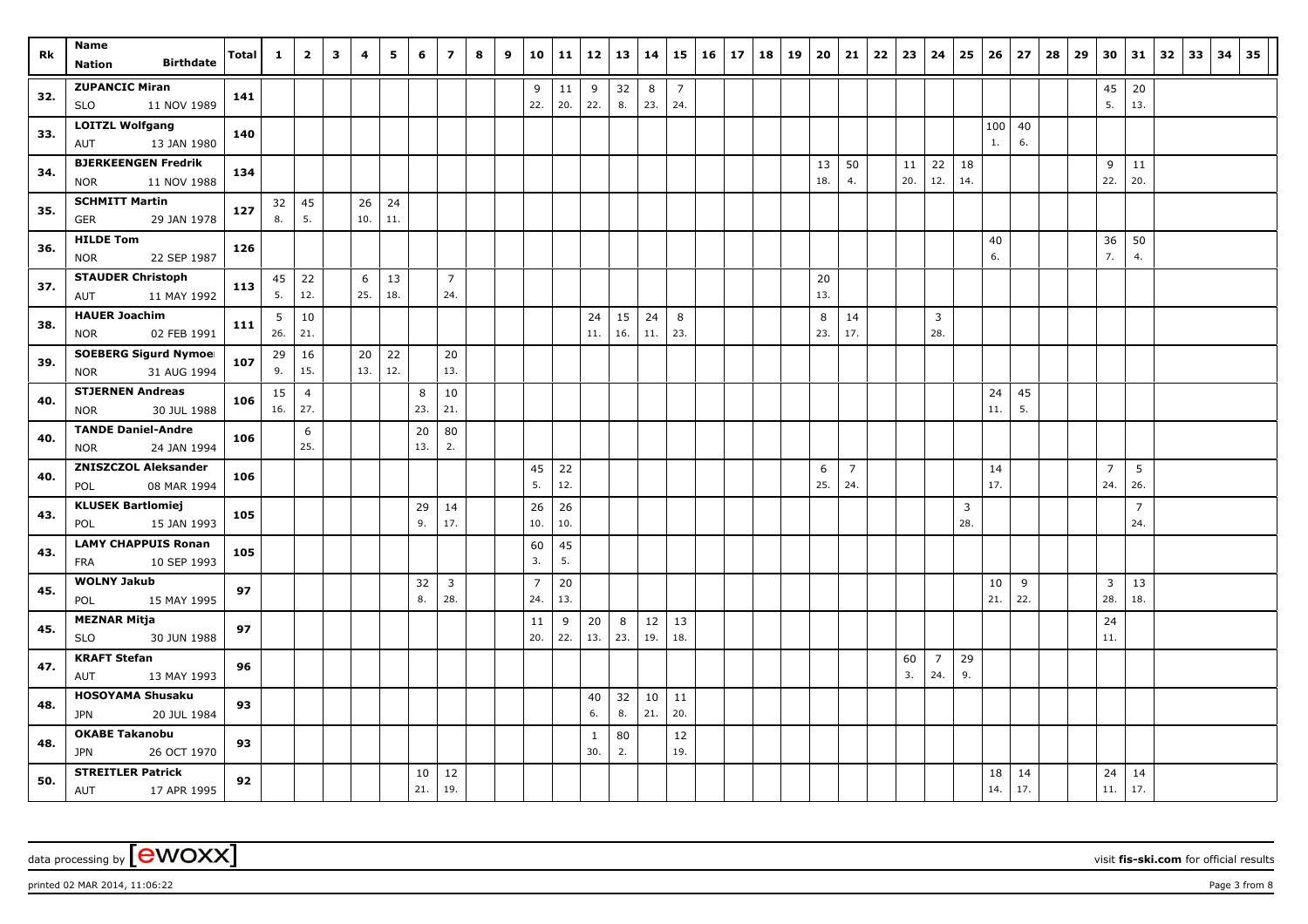| Rk  | Name                                                   | Total | $\mathbf{1}$          | $\overline{2}$ | $\overline{\mathbf{3}}$ | 4        | 5         | 6         | $\overline{ }$ | 8 | 9 | 10             | 11        | 12             | 13  | 14             | 15  | 16 | 17 | 18 | 19 | 20 <sub>1</sub>       | 21        | 22 | 23                    | 24                  | 25             | 26  | 27  | 28 | 29 | 30           | 31             | 32 | 33 | 34 | 35 |
|-----|--------------------------------------------------------|-------|-----------------------|----------------|-------------------------|----------|-----------|-----------|----------------|---|---|----------------|-----------|----------------|-----|----------------|-----|----|----|----|----|-----------------------|-----------|----|-----------------------|---------------------|----------------|-----|-----|----|----|--------------|----------------|----|----|----|----|
|     | <b>Birthdate</b><br><b>Nation</b>                      |       |                       |                |                         |          |           |           |                |   |   |                |           |                |     |                |     |    |    |    |    |                       |           |    |                       |                     |                |     |     |    |    |              |                |    |    |    |    |
| 51. | <b>JOHANSSON Robert</b>                                | 90    |                       |                |                         |          |           |           |                |   |   |                |           |                |     |                |     |    |    |    |    |                       |           |    | 18                    | 20                  | 5              | 20  | 22  |    |    | 5            |                |    |    |    |    |
|     | 23 MAR 1990<br><b>NOR</b>                              |       |                       |                |                         |          |           |           |                |   |   |                |           |                |     |                |     |    |    |    |    |                       |           |    | 14.                   | 13.                 | 26.            | 13. | 12. |    |    | 26.          |                |    |    |    |    |
| 52. | <b>NAGLIC Tomaz</b>                                    | 87    |                       |                |                         |          |           |           |                |   |   |                |           |                |     |                |     |    |    |    |    | 18                    | 36        |    |                       | 13                  |                | 9   | 11  |    |    |              |                |    |    |    |    |
|     | <b>SLO</b><br>18 JUL 1989                              |       |                       |                |                         |          |           |           |                |   |   |                |           |                |     |                |     |    |    |    |    | 14.                   | 7.        |    |                       | 18.                 |                | 22. | 20. |    |    |              |                |    |    |    |    |
| 53. | <b>MECHLER Maximilian</b><br><b>GER</b><br>03 JAN 1984 | 84    | 16<br>15.             | 20<br>13.      |                         | 5<br>26. | 15<br>16. |           |                |   |   |                |           |                |     |                |     |    |    |    |    | 11<br>20.             | 16<br>15. |    |                       | $\mathbf{1}$<br>30. |                |     |     |    |    |              |                |    |    |    |    |
|     | <b>DIETHART Thomas</b>                                 |       | 40                    | 40             |                         |          |           |           |                |   |   |                |           |                |     |                |     |    |    |    |    |                       |           |    |                       |                     |                |     |     |    |    |              |                |    |    |    |    |
| 54. | 25 FEB 1992<br>AUT                                     | 80    | 6.                    | 6.             |                         |          |           |           |                |   |   |                |           |                |     |                |     |    |    |    |    |                       |           |    |                       |                     |                |     |     |    |    |              |                |    |    |    |    |
| 55. | <b>HEISKANEN Sami</b>                                  | 79    | 8                     |                |                         | 22       |           |           |                |   |   |                |           | 32             |     | 3              | 14  |    |    |    |    |                       |           |    |                       |                     |                |     |     |    |    |              |                |    |    |    |    |
|     | <b>FIN</b><br>14 OCT 1991                              |       | 23.                   |                |                         | 12.      |           |           |                |   |   |                |           | 8.             |     | 28.            | 17. |    |    |    |    |                       |           |    |                       |                     |                |     |     |    |    |              |                |    |    |    |    |
| 56. | <b>FORFANG Johann Andre</b>                            | 72    | 36                    | 36             |                         |          |           |           |                |   |   |                |           |                |     |                |     |    |    |    |    |                       |           |    |                       |                     |                |     |     |    |    |              |                |    |    |    |    |
|     | <b>NOR</b><br>04 JUL 1995                              |       | 7.                    | 7.             |                         |          |           |           |                |   |   |                |           |                |     |                |     |    |    |    |    |                       |           |    |                       |                     |                |     |     |    |    |              |                |    |    |    |    |
| 57. | <b>KOZISEK Cestmir</b>                                 | 67    |                       |                |                         |          |           |           |                |   |   |                |           |                |     |                |     |    |    |    |    |                       |           |    | 29                    | 26                  | 12             |     |     |    |    |              |                |    |    |    |    |
|     | CZE<br>09 NOV 1991                                     |       |                       |                |                         |          |           |           |                |   |   |                |           |                |     |                |     |    |    |    |    |                       |           |    | 9.                    | 10.                 | 19.            |     |     |    |    |              |                |    |    |    |    |
| 58. | <b>KOIVURANTA Anssi</b><br>03 JUL 1988                 | 64    | $\overline{4}$<br>27. |                |                         | 40<br>6. | 20<br>13. |           |                |   |   |                |           |                |     |                |     |    |    |    |    |                       |           |    |                       |                     |                |     |     |    |    |              |                |    |    |    |    |
|     | FIN<br><b>SCHOFT Felix</b>                             |       |                       |                |                         |          |           |           | 22             |   |   |                |           |                |     |                |     |    |    |    |    |                       |           |    |                       |                     |                |     |     |    |    |              |                |    |    |    |    |
| 59. | <b>GER</b><br>06 JUL 1990                              | 63    |                       |                |                         |          |           | 12<br>19. | 12.            |   |   |                |           |                |     |                |     |    |    |    |    | $\overline{7}$<br>24. | 10<br>21. |    | $\overline{4}$<br>27. | 8<br>23.            |                |     |     |    |    |              |                |    |    |    |    |
|     | <b>LEIHE Stephan</b>                                   |       |                       |                |                         | 9        |           |           |                |   |   |                |           |                |     |                |     |    |    |    |    |                       |           |    | 6                     |                     | $\overline{4}$ |     |     |    |    | 12           | 29             |    |    |    |    |
| 60. | <b>GER</b><br>05 JAN 1992                              | 60    |                       |                |                         | 22.      |           |           |                |   |   |                |           |                |     |                |     |    |    |    |    |                       |           |    | 25.                   |                     | 27.            |     |     |    |    | 19.          | 9.             |    |    |    |    |
|     | <b>INGVALDSEN Ole Marius</b>                           |       |                       |                |                         |          |           |           |                |   |   |                |           |                |     |                |     |    |    |    |    |                       |           |    |                       |                     |                | 60  |     |    |    |              |                |    |    |    |    |
| 60. | <b>NOR</b><br>02 OCT 1985                              | 60    |                       |                |                         |          |           |           |                |   |   |                |           |                |     |                |     |    |    |    |    |                       |           |    |                       |                     |                | 3.  |     |    |    |              |                |    |    |    |    |
| 62. | <b>AIGNER Clemens</b>                                  | 59    |                       |                |                         |          |           |           |                |   |   | 18             | 40        |                |     |                |     |    |    |    |    | $\mathbf{1}$          |           |    |                       |                     |                |     |     |    |    |              |                |    |    |    |    |
|     | 02 FEB 1993<br>AUT                                     |       |                       |                |                         |          |           |           |                |   |   | 14.            | 6.        |                |     |                |     |    |    |    |    | 30.                   |           |    |                       |                     |                |     |     |    |    |              |                |    |    |    |    |
| 63. | <b>NIEMI Sami</b>                                      | 58    |                       |                |                         |          |           |           |                |   |   |                |           | 32             |     | 11             | 15  |    |    |    |    |                       |           |    |                       |                     |                |     |     |    |    |              |                |    |    |    |    |
|     | 16 FEB 1991<br>FIN                                     |       |                       |                |                         |          |           |           |                |   |   |                |           | 8.             |     | 20.            | 16. |    |    |    |    |                       |           |    |                       |                     |                |     |     |    |    |              |                |    |    |    |    |
| 64. | <b>UNTERBERGER David</b><br>23 SEP 1988<br>AUT         | 52    |                       |                |                         |          |           |           |                |   |   |                | 16<br>15. | 36<br>7.       |     |                |     |    |    |    |    |                       |           |    |                       |                     |                |     |     |    |    |              |                |    |    |    |    |
|     | <b>KOREK Dusty</b>                                     |       |                       |                |                         |          |           |           |                |   |   |                |           |                |     | $\overline{2}$ | 50  |    |    |    |    |                       |           |    |                       |                     |                |     |     |    |    |              |                |    |    |    |    |
| 64. | 19 APR 1995<br>CAN                                     | 52    |                       |                |                         |          |           |           |                |   |   |                |           |                |     | 29.            | 4.  |    |    |    |    |                       |           |    |                       |                     |                |     |     |    |    |              |                |    |    |    |    |
|     | <b>GRIGOLI Marco</b>                                   |       |                       |                |                         |          |           |           | $\overline{4}$ |   |   | $\overline{2}$ | 8         | 15             | 9   |                |     |    |    |    |    |                       |           |    | 5                     |                     |                |     |     |    |    |              | 9              |    |    |    |    |
| 64. | SUI<br>27 APR 1991                                     | 52    |                       |                |                         |          |           |           | 27.            |   |   | 29.            | 23.       | 16.            | 22. |                |     |    |    |    |    |                       |           |    | 26.                   |                     |                |     |     |    |    |              | 22.            |    |    |    |    |
| 67. | <b>MAEAETTAE Jarkko</b>                                | 51    |                       |                |                         | 15       | 36        |           |                |   |   |                |           |                |     |                |     |    |    |    |    |                       |           |    |                       |                     |                |     |     |    |    |              |                |    |    |    |    |
|     | 28 DEC 1994<br><b>FIN</b>                              |       |                       |                |                         | 16.      | 7.        |           |                |   |   |                |           |                |     |                |     |    |    |    |    |                       |           |    |                       |                     |                |     |     |    |    |              |                |    |    |    |    |
| 67. | <b>KAELIN Pascal</b>                                   | 51    | 9                     | 9              |                         |          |           |           |                |   |   |                |           | $\overline{4}$ |     |                | 18  |    |    |    |    | $\overline{3}$        |           |    |                       |                     |                |     |     |    |    | $\mathbf{1}$ | $\overline{7}$ |    |    |    |    |
|     | SUI<br>11 JAN 1993                                     |       | 22.                   | 22.            |                         |          |           |           |                |   |   |                |           | 27.            |     |                | 14. |    |    |    |    | 28.                   |           |    |                       |                     |                |     |     |    |    | 30.          | 24.            |    |    |    |    |
| 67. | <b>NEUMAYER Michael</b><br><b>GER</b><br>15 JAN 1979   | 51    |                       |                |                         |          |           |           |                |   |   |                |           |                |     |                |     |    |    |    |    |                       |           |    | 16<br>15.             | 11<br>20.           | 24<br>11.      |     |     |    |    |              |                |    |    |    |    |

printed 02 MAR 2014, 11:06:22 **Page 4 from 8** Page 4 from 8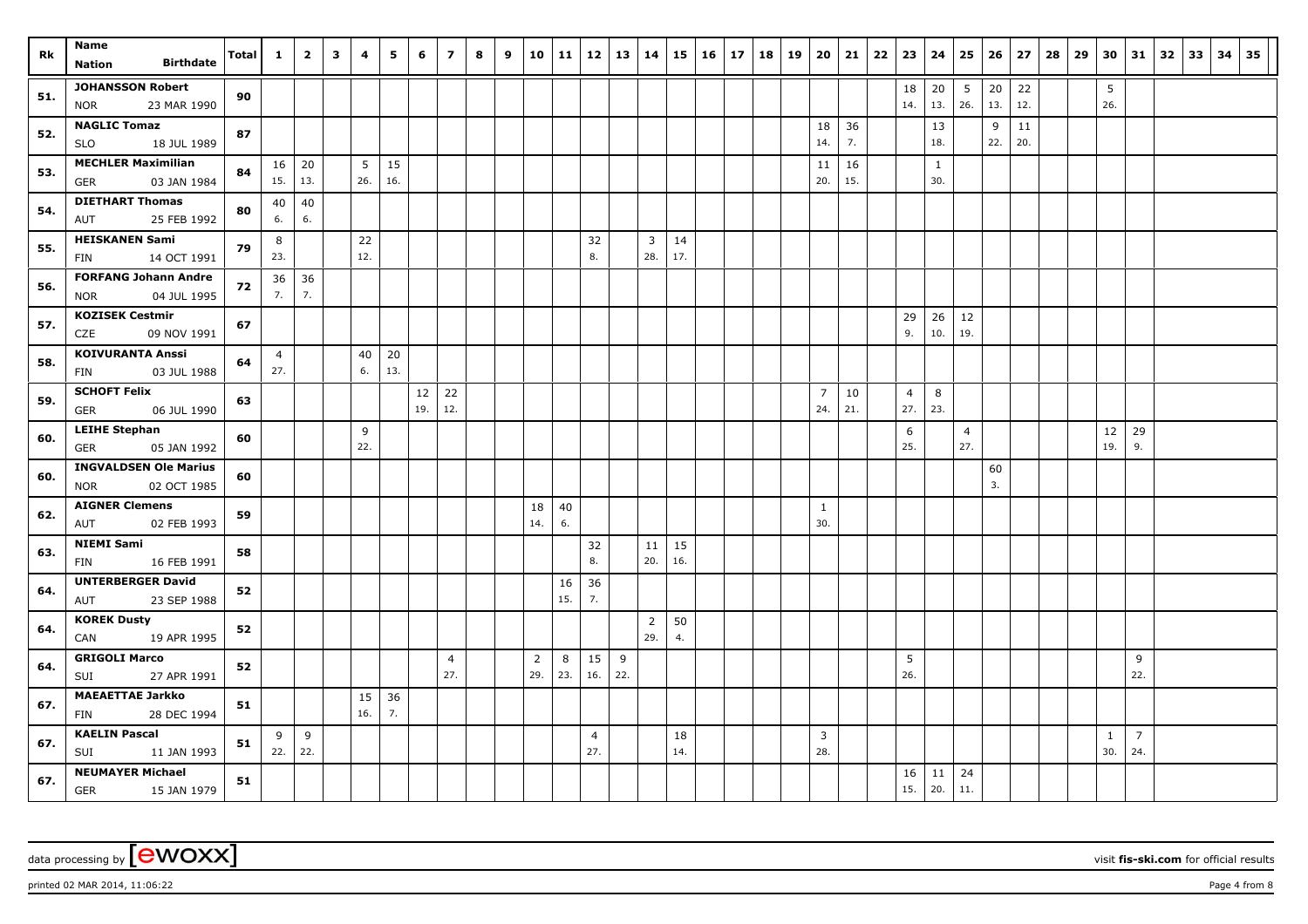|     | Name                                                     |       |                        |                       |              |                       | 5         | 6         | $\overline{\mathbf{z}}$ | 8 |   | 10        | $11 \mid 12$ |                       |              |           |           |              |    | 19 |           |    | 22 |    |           | 25                    | 26                    | 27                    | 28 | 29 |           | 31                    |    | 33 |    | 35 |
|-----|----------------------------------------------------------|-------|------------------------|-----------------------|--------------|-----------------------|-----------|-----------|-------------------------|---|---|-----------|--------------|-----------------------|--------------|-----------|-----------|--------------|----|----|-----------|----|----|----|-----------|-----------------------|-----------------------|-----------------------|----|----|-----------|-----------------------|----|----|----|----|
| Rk  | <b>Birthdate</b><br><b>Nation</b>                        | Total | $\mathbf{1}$           | $\overline{2}$        | $\mathbf{3}$ | 4                     |           |           |                         |   | 9 |           |              |                       | 13           | 14        | 15        | $16 \mid 17$ | 18 |    | 20        | 21 |    | 23 | 24        |                       |                       |                       |    |    | 30        |                       | 32 |    | 34 |    |
| 70. | <b>KLINGA Sebastian</b><br>26 APR 1992<br>FIN            | 50    |                        | $\overline{3}$<br>28. |              |                       |           | 22<br>12. | $5\overline{5}$<br>26.  |   |   |           |              |                       |              |           |           |              |    |    |           |    |    |    | 13<br>18. | $\overline{7}$<br>24. |                       |                       |    |    |           |                       |    |    |    |    |
| 71. | <b>DESCOMBES SEVOIE Vin</b><br>09 JAN 1984<br>FRA        | 48    |                        |                       |              |                       |           |           |                         |   |   |           |              |                       |              |           |           |              |    |    |           |    |    |    |           | 6<br>25.              | $\overline{7}$<br>24. | 13<br>18.             |    |    | 10<br>21. | 12<br>19.             |    |    |    |    |
| 72. | <b>SWENSEN Vegard</b><br>22 OCT 1986<br><b>NOR</b>       | 45    |                        |                       |              |                       |           |           |                         |   |   |           |              | 15<br>16.             | 16<br>15.    |           | 9<br>22.  |              |    |    |           |    |    |    | 5<br>26.  |                       |                       |                       |    |    |           |                       |    |    |    |    |
| 73. | <b>CHOI Seou</b><br><b>KOR</b><br>03 DEC 1982            | 44    |                        |                       |              |                       |           |           |                         |   |   | 10<br>21. | 15<br>16.    | 11<br>20.             | 8<br>23.     |           |           |              |    |    |           |    |    |    |           |                       |                       |                       |    |    |           |                       |    |    |    |    |
| 74. | <b>SEDLAK Borek</b><br><b>CZE</b><br>15 JUN 1981         | 41    |                        |                       |              |                       |           | 40<br>6.  | $\mathbf{1}$<br>30.     |   |   |           |              |                       |              |           |           |              |    |    |           |    |    |    |           |                       |                       |                       |    |    |           |                       |    |    |    |    |
| 75. | <b>SJOEEN Phillip</b><br><b>NOR</b><br>24 DEC 1995       | 40    | 18 <sup>1</sup><br>14. | 18<br>14.             |              | $\overline{4}$<br>27. |           |           |                         |   |   |           |              |                       |              |           |           |              |    |    |           |    |    |    |           |                       |                       |                       |    |    |           |                       |    |    |    |    |
| 75. | <b>SATO Yukiya</b><br>19 JUN 1995<br>JPN                 | 40    |                        |                       |              |                       |           |           |                         |   |   |           |              |                       | $40\,$<br>6. |           |           |              |    |    |           |    |    |    |           |                       |                       |                       |    |    |           |                       |    |    |    |    |
| 77. | <b>MIETUS Krzysztof</b><br>08 MAR 1991<br>POL            | 39    |                        |                       |              |                       |           | 6<br>25.  | 11<br>20.               |   |   |           |              |                       |              |           |           |              |    |    | 22<br>12. |    |    |    |           |                       |                       |                       |    |    |           |                       |    |    |    |    |
| 78. | <b>PITEA Sorin Iulian</b><br>09 JUL 1997<br>ROU          | 38    |                        |                       |              |                       |           |           | 9<br>22.                |   |   |           |              | $\overline{7}$<br>24. |              |           | 22<br>12. |              |    |    |           |    |    |    |           |                       |                       |                       |    |    |           |                       |    |    |    |    |
| 79. | <b>KEITURI Kalle</b><br>FIN<br>25 APR 1984               | 37    |                        |                       |              | 18<br>14.             | 16<br>15. |           |                         |   |   |           |              |                       |              |           |           |              |    |    |           |    |    |    |           |                       |                       | $\overline{3}$<br>28. |    |    |           |                       |    |    |    |    |
| 80. | <b>TAKAHASHI Daito</b><br>16 DEC 1980<br><b>JPN</b>      | 33    |                        |                       |              |                       |           |           |                         |   |   |           |              | 13<br>18.             |              | 20<br>13. |           |              |    |    |           |    |    |    |           |                       |                       |                       |    |    |           |                       |    |    |    |    |
| 81. | <b>MANDL Ziga</b><br><b>SLO</b><br>13 JAN 1990           | 31    | 21.                    | $10 \mid 11$<br>20.   |              | 10<br>21.             |           |           |                         |   |   |           |              |                       |              |           |           |              |    |    |           |    |    |    |           |                       |                       |                       |    |    |           |                       |    |    |    |    |
| 82. | <b>KOCH Martin</b><br>AUT<br>22 JAN 1982                 | 27    |                        | 15<br>16.             |              |                       |           |           |                         |   |   |           |              |                       |              |           |           |              |    |    |           |    |    |    |           |                       | 12<br>19.             |                       |    |    |           |                       |    |    |    |    |
| 82. | <b>ALEXANDER Nicholas</b><br>24 AUG 1988<br><b>USA</b>   | 27    |                        |                       |              |                       |           |           |                         |   |   |           |              | $\overline{7}$<br>24. |              | 14<br>17. | 6<br>25.  |              |    |    |           |    |    |    |           |                       |                       |                       |    |    |           |                       |    |    |    |    |
| 84. | <b>KOT Jakub</b><br>POL<br>19 JAN 1990                   | 26    |                        |                       |              |                       |           |           |                         |   |   |           |              | 26<br>10.             |              |           |           |              |    |    |           |    |    |    |           |                       |                       |                       |    |    |           |                       |    |    |    |    |
| 85. | <b>EGGENHOFER Markus</b><br>AUT<br>11 DEC 1987           | 25    |                        |                       |              |                       |           |           |                         |   |   | 15<br>16. | 10<br>21.    |                       |              |           |           |              |    |    |           |    |    |    |           |                       |                       |                       |    |    |           |                       |    |    |    |    |
| 86. | <b>MORRICE Trevor</b><br>23 SEP 1991<br>CAN              | 24    |                        |                       |              |                       |           |           |                         |   |   |           |              |                       | 24<br>11.    |           |           |              |    |    |           |    |    |    |           |                       |                       |                       |    |    |           |                       |    |    |    |    |
| 86. | <b>WATANABE Hiroaki</b><br>18 SEP 1991<br><b>JPN</b>     | 24    |                        |                       |              |                       |           |           |                         |   |   |           |              |                       | 24<br>11.    |           |           |              |    |    |           |    |    |    |           |                       |                       |                       |    |    |           |                       |    |    |    |    |
| 88. | <b>NEDREJORD Ole Mathis</b><br><b>NOR</b><br>26 JUN 1996 | 22    |                        |                       |              |                       |           |           |                         |   |   |           |              |                       |              |           |           |              |    |    |           |    |    |    |           |                       |                       |                       |    |    | 20<br>13. | $\overline{2}$<br>29. |    |    |    |    |

 $p$ rinted 02 MAR 2014, 11:06:22  $p = 5$  From 8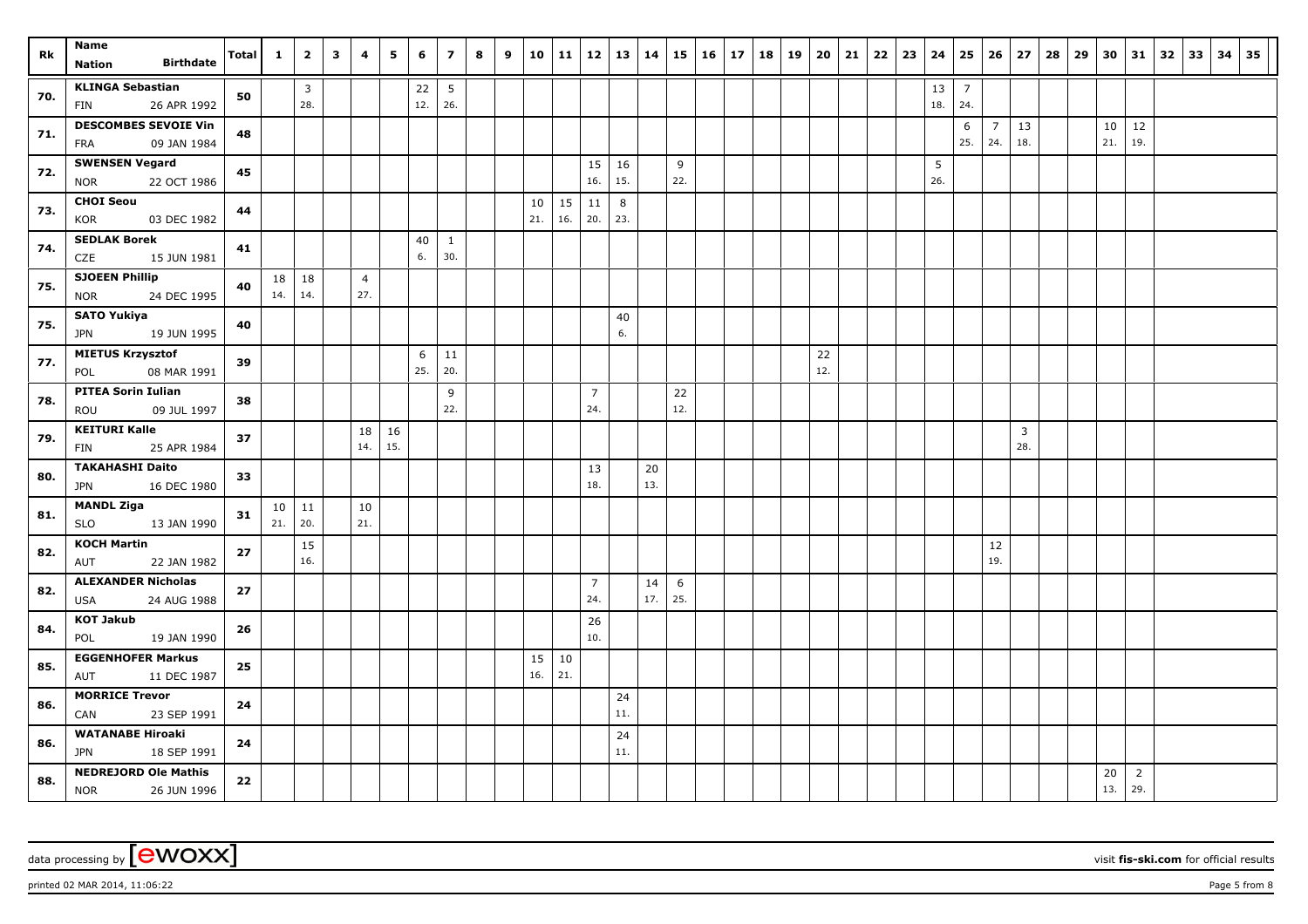| Rk   | Name                                                      | <b>Total</b> | $\mathbf{1}$        | $\overline{2}$ | $\overline{\mathbf{3}}$ | 4                     | 5                     | 6         | $\overline{z}$        | 8 | 9 | 10                  | $11 \mid 12$          |           | 13                    | 14                    | 15                    | 16 | 17 | 18 | 19 | 20 | 21        | 22 | 23       | 24 | 25        | 26 | 27 | 28 | 29 | 30       | 31 | 32 | 33 | 34 | 35 |
|------|-----------------------------------------------------------|--------------|---------------------|----------------|-------------------------|-----------------------|-----------------------|-----------|-----------------------|---|---|---------------------|-----------------------|-----------|-----------------------|-----------------------|-----------------------|----|----|----|----|----|-----------|----|----------|----|-----------|----|----|----|----|----------|----|----|----|----|----|
|      | <b>Birthdate</b><br><b>Nation</b>                         |              |                     |                |                         |                       |                       |           |                       |   |   |                     |                       |           |                       |                       |                       |    |    |    |    |    |           |    |          |    |           |    |    |    |    |          |    |    |    |    |    |
| 89.  | <b>BERGQUIST Hans Petter</b><br>20 JAN 1994<br><b>NOR</b> | 21           |                     |                |                         | 12<br>19.             | 1<br>30.              |           | 8<br>23.              |   |   |                     |                       |           |                       |                       |                       |    |    |    |    |    |           |    |          |    |           |    |    |    |    |          |    |    |    |    |    |
| 90.  | <b>BERGGAARD Mats Soeha</b><br>24 AUG 1995<br><b>NOR</b>  | 20           | $\mathbf{1}$<br>30. |                |                         |                       |                       |           |                       |   |   | 13<br>18.           | 6<br>25.              |           |                       |                       |                       |    |    |    |    |    |           |    |          |    |           |    |    |    |    |          |    |    |    |    |    |
| 90.  | <b>ITO Kenshiro</b><br>08 JAN 1990<br>JPN                 | 20           |                     |                |                         |                       |                       |           |                       |   |   |                     |                       |           | $\overline{4}$<br>27. | 16<br>15.             |                       |    |    |    |    |    |           |    |          |    |           |    |    |    |    |          |    |    |    |    |    |
| 92.  | <b>BIEGUN Krzysztof</b><br>POL<br>21 MAY 1994             | 19           |                     |                |                         |                       |                       |           |                       |   |   |                     |                       |           |                       |                       |                       |    |    |    |    |    | 11<br>20. |    |          |    |           |    |    |    |    | 8<br>23. |    |    |    |    |    |
| 93.  | <b>KARLEN Gabriel</b><br>SUI<br>10 MAR 1994               | 18           |                     |                |                         | 3<br>28.              | 15<br>16.             |           |                       |   |   |                     |                       |           |                       |                       |                       |    |    |    |    |    |           |    |          |    |           |    |    |    |    |          |    |    |    |    |    |
| 94.  | <b>POLYCHRONIDIS Nico</b><br>GRE<br>08 NOV 1989           | 17           |                     |                |                         |                       |                       |           |                       |   |   |                     |                       |           |                       | $\overline{7}$<br>24. | 10<br>21.             |    |    |    |    |    |           |    |          |    |           |    |    |    |    |          |    |    |    |    |    |
| 95.  | <b>LUGERT Tobias</b><br><b>GER</b><br>18 JUN 1993         | 16           |                     |                |                         |                       |                       | 16<br>15. |                       |   |   |                     |                       |           |                       |                       |                       |    |    |    |    |    |           |    |          |    |           |    |    |    |    |          |    |    |    |    |    |
| 96.  | <b>LARINTO Ville</b><br>11 APR 1990<br>FIN                | 15           |                     |                |                         | $\mathbf{1}$<br>30.   | 6<br>25.              |           |                       |   |   |                     |                       |           |                       |                       |                       |    |    |    |    |    |           |    | 8<br>23. |    |           |    |    |    |    |          |    |    |    |    |    |
| 96.  | <b>YLIPULLI Miika</b><br>FIN<br>01 MAR 1995               | 15           |                     |                |                         |                       | 5<br>26.              |           |                       |   |   | 6<br>25.            | $\overline{4}$<br>27. |           |                       |                       |                       |    |    |    |    |    |           |    |          |    |           |    |    |    |    |          |    |    |    |    |    |
| 96.  | <b>FRENETTE Peter</b><br><b>USA</b><br>24 FEB 1992        | 15           |                     | 5<br>26.       |                         | $\overline{7}$<br>24. | $\overline{3}$<br>28. |           |                       |   |   |                     |                       |           |                       |                       |                       |    |    |    |    |    |           |    |          |    |           |    |    |    |    |          |    |    |    |    |    |
| 96.  | <b>SAMMELSELG Siim-Tanel</b><br><b>EST</b><br>18 MAY 1993 | 15           |                     |                |                         |                       |                       |           |                       |   |   |                     |                       |           |                       | 15<br>16.             |                       |    |    |    |    |    |           |    |          |    |           |    |    |    |    |          |    |    |    |    |    |
| 100. | <b>BRADATSCH Sebastian</b><br><b>GER</b><br>08 MAY 1996   | 14           |                     |                |                         |                       |                       | 14<br>17. |                       |   |   |                     |                       |           |                       |                       |                       |    |    |    |    |    |           |    |          |    |           |    |    |    |    |          |    |    |    |    |    |
| 101. | <b>TOROK Eduard</b><br>ROU<br>02 MAY 1997                 | 13           |                     |                |                         |                       |                       |           | 6<br>25.              |   |   |                     |                       |           | $\overline{3}$<br>28. |                       | $\overline{4}$<br>27. |    |    |    |    |    |           |    |          |    |           |    |    |    |    |          |    |    |    |    |    |
| 101. | <b>SCHULER Andreas</b><br>30 DEC 1995<br>SUI              | 13           |                     |                |                         |                       |                       |           |                       |   |   |                     |                       |           |                       |                       |                       |    |    |    |    |    | 13<br>18. |    |          |    |           |    |    |    |    |          |    |    |    |    |    |
| 103. | <b>HOSODA Shotaro</b><br>02 DEC 1991<br><b>JPN</b>        | 12           |                     |                |                         |                       |                       |           |                       |   |   |                     |                       |           | 12<br>19.             |                       |                       |    |    |    |    |    |           |    |          |    |           |    |    |    |    |          |    |    |    |    |    |
| 103. | <b>JOHNSON Anders</b><br>23 APR 1989<br>USA               | 12           |                     |                |                         |                       |                       |           |                       |   |   | $\mathbf{3}$<br>28. |                       |           | 8<br>23.              | $\mathbf{1}$<br>30.   |                       |    |    |    |    |    |           |    |          |    |           |    |    |    |    |          |    |    |    |    |    |
| 103. | <b>EGLOFF Pascal</b><br>08 AUG 1992<br>SUI                | 12           |                     |                |                         |                       |                       |           | $\overline{2}$<br>29. |   |   |                     |                       |           | 10<br>21.             |                       |                       |    |    |    |    |    |           |    |          |    |           |    |    |    |    |          |    |    |    |    |    |
| 103. | <b>SHUVALOV Alexander</b><br><b>RUS</b><br>30 NOV 1992    | 12           |                     |                |                         |                       |                       |           |                       |   |   |                     |                       |           |                       |                       |                       |    |    |    |    |    |           |    |          |    | 12<br>19. |    |    |    |    |          |    |    |    |    |    |
| 107. | <b>KANG Chil-ku</b><br><b>KOR</b><br>08 AUG 1984          | 11           |                     |                |                         |                       |                       |           |                       |   |   |                     |                       | 11<br>20. |                       |                       |                       |    |    |    |    |    |           |    |          |    |           |    |    |    |    |          |    |    |    |    |    |

 $p$ rinted 02 MAR 2014, 11:06:22  $p = 6$  from 8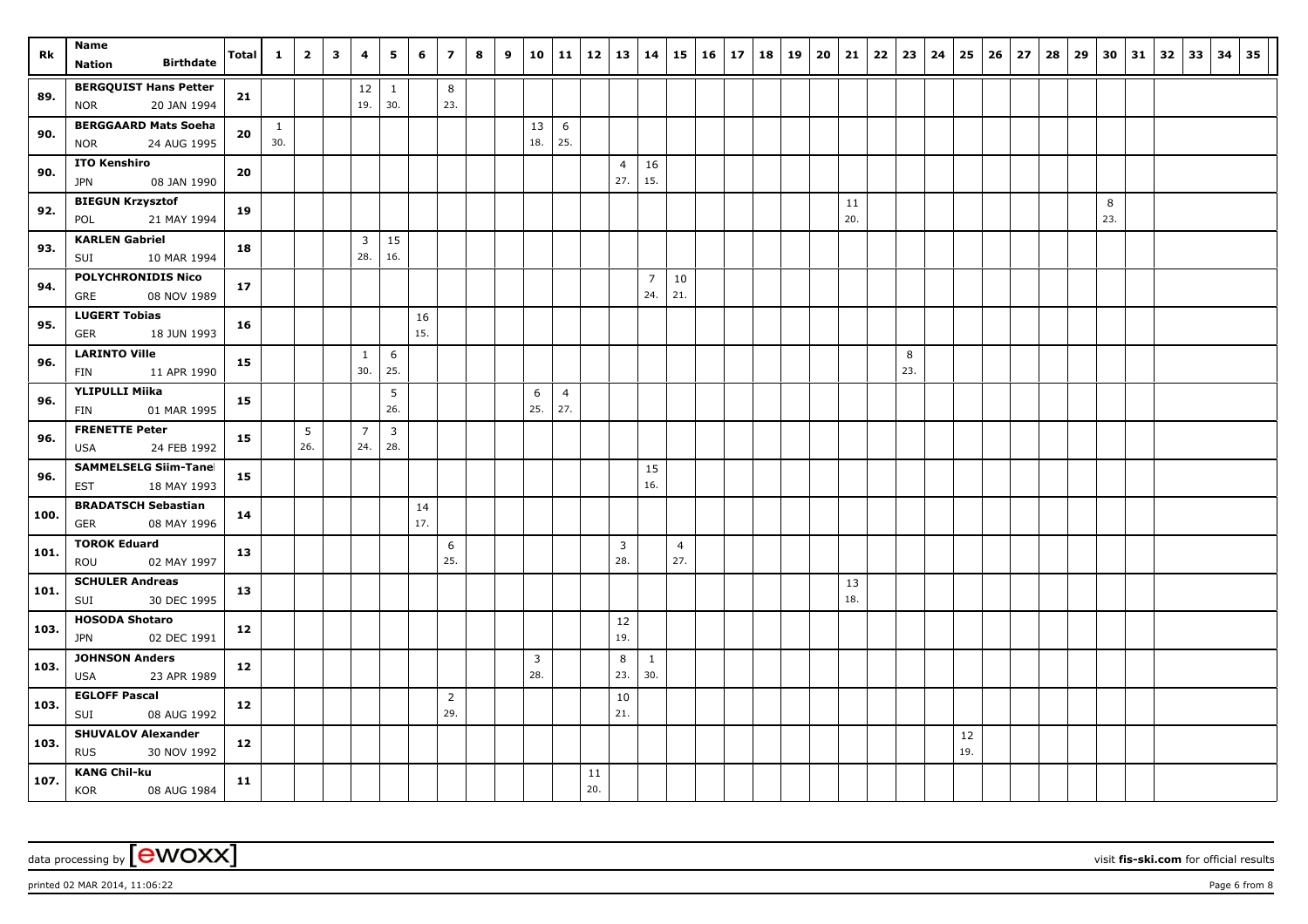| Rk   | Name                                                      | Total                   | $\mathbf{1}$ | $\overline{2}$ | $\overline{\mathbf{3}}$ | 4 | 5                     | 6        | $\overline{z}$ | 8 | 9 | 10                    | $11 \mid 12$          |                       | 13 | 14                     | 15       | 16 | 17 | 18 | 19 | 20                    | 21                    | $22 \mid 23$        | 24 | 25                    | 26                    | 27                    | 28 | 29 | 30 | 31                    | $32 \mid 33$ | 34 | 35 |
|------|-----------------------------------------------------------|-------------------------|--------------|----------------|-------------------------|---|-----------------------|----------|----------------|---|---|-----------------------|-----------------------|-----------------------|----|------------------------|----------|----|----|----|----|-----------------------|-----------------------|---------------------|----|-----------------------|-----------------------|-----------------------|----|----|----|-----------------------|--------------|----|----|
|      | <b>Birthdate</b><br><b>Nation</b>                         |                         |              |                |                         |   |                       |          |                |   |   |                       |                       |                       |    |                        |          |    |    |    |    |                       |                       |                     |    |                       |                       |                       |    |    |    |                       |              |    |    |
| 108. | <b>ZAPOTOCZNY Andrzej</b><br>16 OCT 1991<br>POL           | 10                      |              |                |                         |   |                       | 5<br>26. |                |   |   |                       |                       |                       |    |                        | 5<br>26. |    |    |    |    |                       |                       |                     |    |                       |                       |                       |    |    |    |                       |              |    |    |
| 109. | YOSHIOKA Kazuya<br>09 SEP 1978<br>JPN                     | 9                       |              |                |                         |   |                       |          |                |   |   |                       |                       |                       |    | 9<br>22.               |          |    |    |    |    |                       |                       |                     |    |                       |                       |                       |    |    |    |                       |              |    |    |
| 110. | <b>VARESCO Daniele</b><br>25 JUL 1995<br>ITA              | 8                       |              |                |                         |   |                       |          |                |   |   |                       |                       |                       |    |                        |          |    |    |    |    | $\overline{4}$<br>27. | $\overline{4}$<br>27. |                     |    |                       |                       |                       |    |    |    |                       |              |    |    |
| 110. | <b>HAMMER Tord Markusser</b><br>18 JAN 1988<br><b>NOR</b> | 8                       |              |                |                         |   |                       |          |                |   |   |                       |                       |                       |    |                        |          |    |    |    |    |                       | 8<br>23.              |                     |    |                       |                       |                       |    |    |    |                       |              |    |    |
| 110. | <b>BARTOL Gasper</b><br>27 SEP 1991<br><b>SLO</b>         | 8                       |              |                |                         |   |                       |          |                |   |   | 8<br>23.              |                       |                       |    |                        |          |    |    |    |    |                       |                       |                     |    |                       |                       |                       |    |    |    |                       |              |    |    |
| 113. | <b>GLASDER Michael</b><br>27 MAR 1989<br><b>USA</b>       | $\overline{z}$          |              |                |                         |   |                       |          |                |   |   |                       | $\overline{7}$<br>24. |                       |    |                        |          |    |    |    |    |                       |                       |                     |    |                       |                       |                       |    |    |    |                       |              |    |    |
| 113. | <b>CECON Federico</b><br>11 JUN 1994<br>ITA               | $\overline{\mathbf{z}}$ |              |                |                         |   |                       |          |                |   |   |                       |                       |                       |    |                        |          |    |    |    |    | $\overline{2}$<br>29. | $\overline{3}$<br>28. |                     |    | $\overline{2}$<br>29. |                       |                       |    |    |    |                       |              |    |    |
| 113. | <b>HUBER Stefan</b><br>AUT<br>08 MAR 1994                 | $\overline{z}$          |              |                |                         |   |                       |          |                |   |   |                       |                       |                       |    |                        |          |    |    |    |    |                       |                       |                     |    |                       | $\overline{3}$<br>28. | $\overline{4}$<br>27. |    |    |    |                       |              |    |    |
| 113. | <b>HOFER Thomas</b><br>28 JAN 1996<br>AUT                 | $\overline{z}$          |              |                |                         |   |                       |          |                |   |   |                       |                       |                       |    |                        |          |    |    |    |    |                       |                       |                     |    |                       |                       | $\overline{7}$<br>24. |    |    |    |                       |              |    |    |
| 117. | <b>TOCHIMOTO Shohei</b><br>21 DEC 1989<br><b>JPN</b>      | 6                       |              |                |                         |   |                       |          |                |   |   |                       |                       |                       |    | 6<br>25.               |          |    |    |    |    |                       |                       |                     |    |                       |                       |                       |    |    |    |                       |              |    |    |
| 117. | <b>ROWLEY Matthew</b><br>04 JUN 1993<br>CAN               | 6                       |              |                |                         |   | $\overline{2}$<br>29. |          |                |   |   |                       |                       |                       |    | $\overline{4}$<br>27.  |          |    |    |    |    |                       |                       |                     |    |                       |                       |                       |    |    |    |                       |              |    |    |
| 117. | <b>FUHRE Jan</b><br><b>NOR</b><br>02 JAN 1991             | 6                       | 6<br>25.     |                |                         |   |                       |          |                |   |   |                       |                       |                       |    |                        |          |    |    |    |    |                       |                       |                     |    |                       |                       |                       |    |    |    |                       |              |    |    |
| 120. | <b>MIETUS Grzegorz</b><br>POL<br>20 FEB 1993              | 5                       |              |                |                         |   |                       |          |                |   |   |                       |                       |                       |    | $5\phantom{.0}$<br>26. |          |    |    |    |    |                       |                       |                     |    |                       |                       |                       |    |    |    |                       |              |    |    |
| 120. | <b>RUDA Adam</b><br>POL<br>18 NOV 1995                    | 5                       |              |                |                         |   |                       |          |                |   |   |                       |                       | 5<br>26.              |    |                        |          |    |    |    |    |                       |                       |                     |    |                       |                       |                       |    |    |    |                       |              |    |    |
| 122. | <b>MORASSI Andrea</b><br>ITA<br>30 AUG 1988               | 4                       |              |                |                         |   |                       |          |                |   |   | $\mathbf{1}$<br>30.   | $\overline{2}$<br>29. |                       |    |                        |          |    |    |    |    |                       |                       | $\mathbf{1}$<br>30. |    |                       |                       |                       |    |    |    |                       |              |    |    |
| 122. | <b>YLITAPIO Santeri</b><br>FIN<br>22 FEB 1997             | 4                       |              |                |                         |   |                       |          |                |   |   | $\overline{4}$<br>27. |                       |                       |    |                        |          |    |    |    |    |                       |                       |                     |    |                       |                       |                       |    |    |    |                       |              |    |    |
| 124. | <b>LEJA Krzysztof</b><br>21 FEB 1996<br>POL               | 3                       |              |                |                         |   |                       |          |                |   |   |                       |                       | $\overline{3}$<br>28. |    |                        |          |    |    |    |    |                       |                       |                     |    |                       |                       |                       |    |    |    |                       |              |    |    |
| 124. | <b>OJALA Juho</b><br>FIN<br>17 MAR 1995                   | 3                       |              |                |                         |   |                       |          |                |   |   |                       |                       |                       |    |                        |          |    |    |    |    |                       |                       |                     |    |                       |                       |                       |    |    |    | $\overline{3}$<br>28. |              |    |    |
| 124. | <b>KALINITSCHENKO Anton</b><br><b>RUS</b><br>22 JUL 1982  | 3                       | 3<br>28.     |                |                         |   |                       |          |                |   |   |                       |                       |                       |    |                        |          |    |    |    |    |                       |                       |                     |    |                       |                       |                       |    |    |    |                       |              |    |    |

## data processing by **CWOXX** wisit **fis-ski.com** for official results

printed 02 MAR 2014,  $11:06:22$  Page 7 from 8